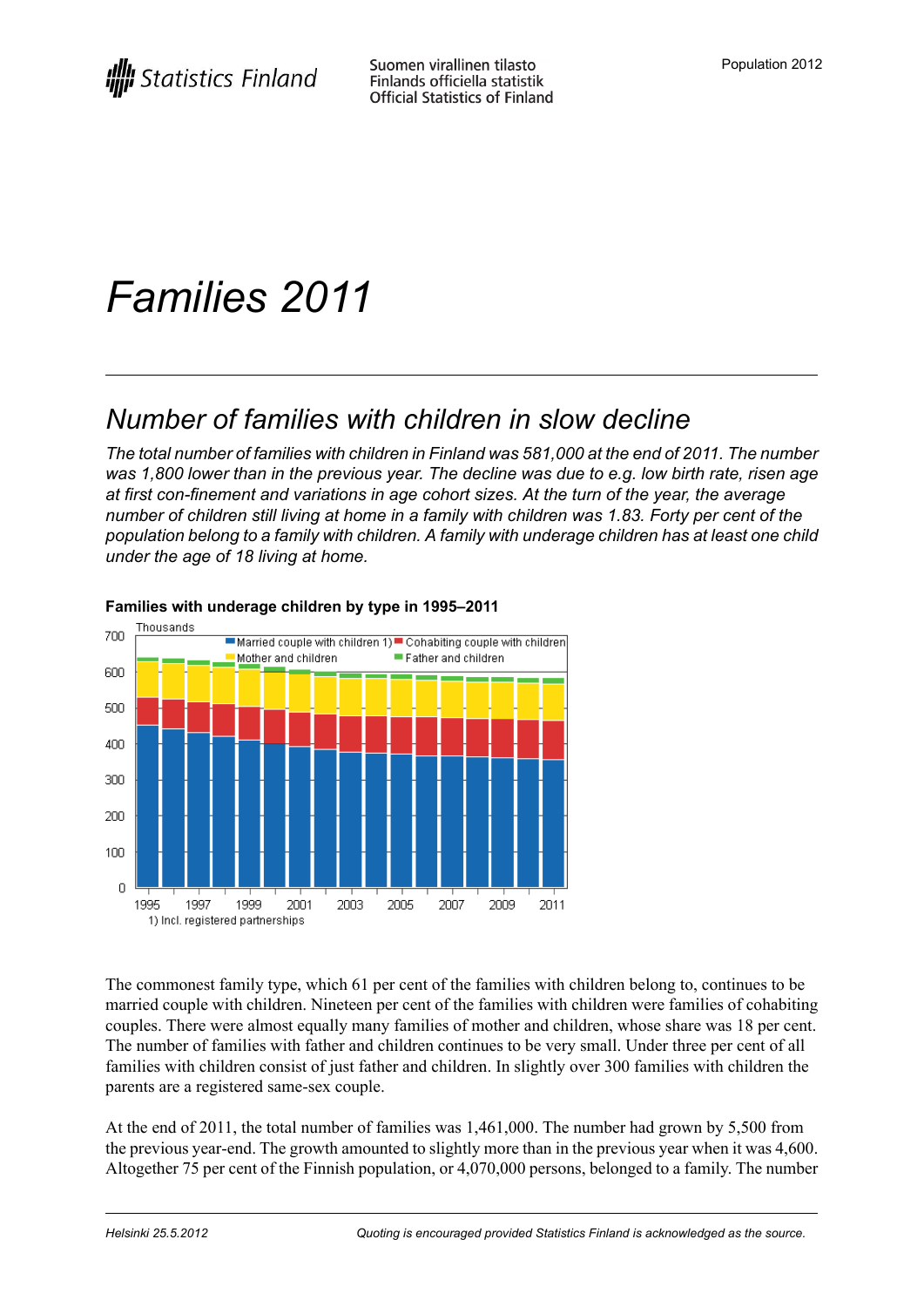of persons who belong to a family has been falling steadily. As late as in 1990, their share of the population was still 82 per cent. Two-thirds of the families were families of married couples. Twenty-two per cent were families of cohabiting couples and 12 per cent were one-parent families. There were 1,800 families of registered same-sex couples. People living alone numbered 1,053,000.

At the end of 2011, there were 53,000 reconstituted families in Finland. The number of reconstituted families had grown by nearly one hundred from the previous year-end. Annual changes in their number have been small in recent years. Roughly one-half of the parents of the reconstituted families were cohabiting and one-half were married. A reconstituted family is a family with at least one child aged under 18 of just one of the parents. There were 77,000 of such children.

| Type of family                         | 1990      | 1995      | 2000      | 2005                          | 2009                | 2010                | 2011    | Change<br>2010-2011 |
|----------------------------------------|-----------|-----------|-----------|-------------------------------|---------------------|---------------------|---------|---------------------|
| Families total                         | 1 365 341 | 1 382 970 | 401 963   | 1426 002                      | 1450488             | 455 073             | 460 570 | 5497                |
| Married couple without children        | 364 452   | 395 953   | 436 019   | 481 209                       | 509 916             | 513889              | 518 550 | 4 6 6 1             |
| Married couple with children           | 640 062   | 579 578   | 514 868   | 468 266                       | 448 897             | 446 433             | 442 257 | -4 176              |
| Cohabiting couple no children          | 123 471   | 135 996   | 160 132   | 180 590                       | 193894              | 195 967             | 200 171 | 4 204               |
| Cohabiting couple with children        | 65896     | 85 309    | 102 581   | 112 847                       | 116 797             | 117 254             | 118 054 | 800                 |
| Mother and children                    | 147 297   | 159 063   | 159 432   | 153 024                       | 149823              | 149 651             | 149 196 | -455                |
| Father and children                    | 24 161    | 27 071    | 28 931    | 29 238                        | 29 7 65             | 30 278              | 30 534  | 256                 |
| Registered male couple <sup>1)</sup>   |           |           |           | 398                           | 625                 | 706                 | 773     | 67                  |
| Registered female couple <sup>1)</sup> |           |           |           | 430                           | 771                 | 895                 | 1 0 3 5 | 140                 |
| Family population                      | 4 101 922 |           |           | 4 093 038 4 053 850 4 037 753 | 4 059 511           | 4 065 168 4 069 930 |         | 4762                |
| Population 31.12.                      | 4 998 478 | 5 116 829 | 5 181 115 |                               | 5 255 580 5 351 427 | 5 375 276           | 5401267 | 25 991              |
| Proportion of family population        | 82.1      | 80.0      | 78.2      | 76.8                          | 75.9                | 75.6                | 75.4    | $-0.2$              |
| Averige size of family                 | 3.00      | 2.96      | 2.89      | 2.83                          | 2.81                | 2.79                | 2.79    | 0.00                |

#### **Families by type in 1990–2011**

1) Families of the type "registered couple with children" numbered 351.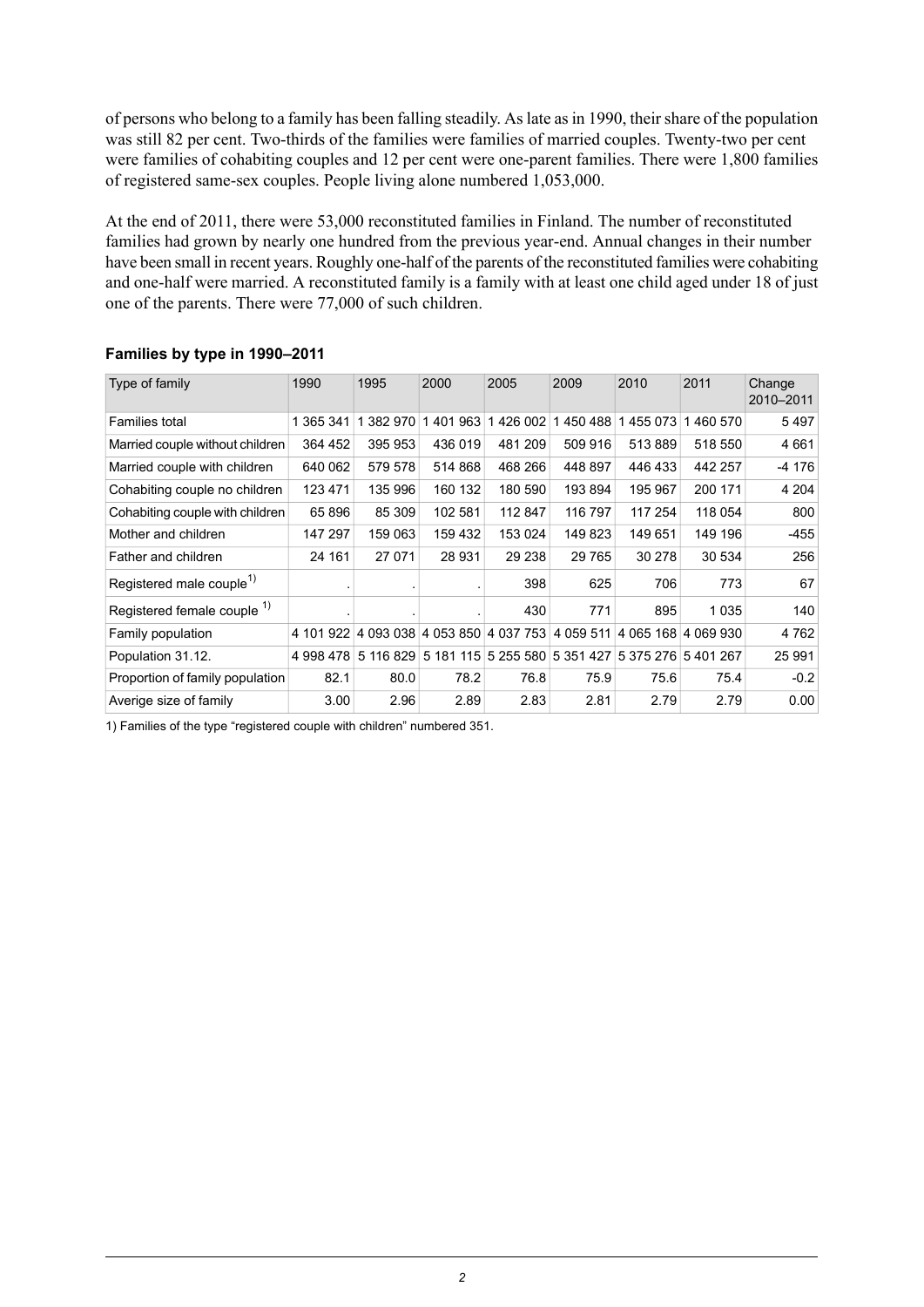## *Contents*

### *Tables*

### **Appendix tables**

## *Figures*

### **Appendix figures**

| Appendix figure 1. Families by type and age of wife/mother in 2011 (families with father and children by age of |  |
|-----------------------------------------------------------------------------------------------------------------|--|
| Appendix figure 2. Families with underage children by type and age of mother in 2011 (families with father and  |  |
|                                                                                                                 |  |
|                                                                                                                 |  |

|--|--|--|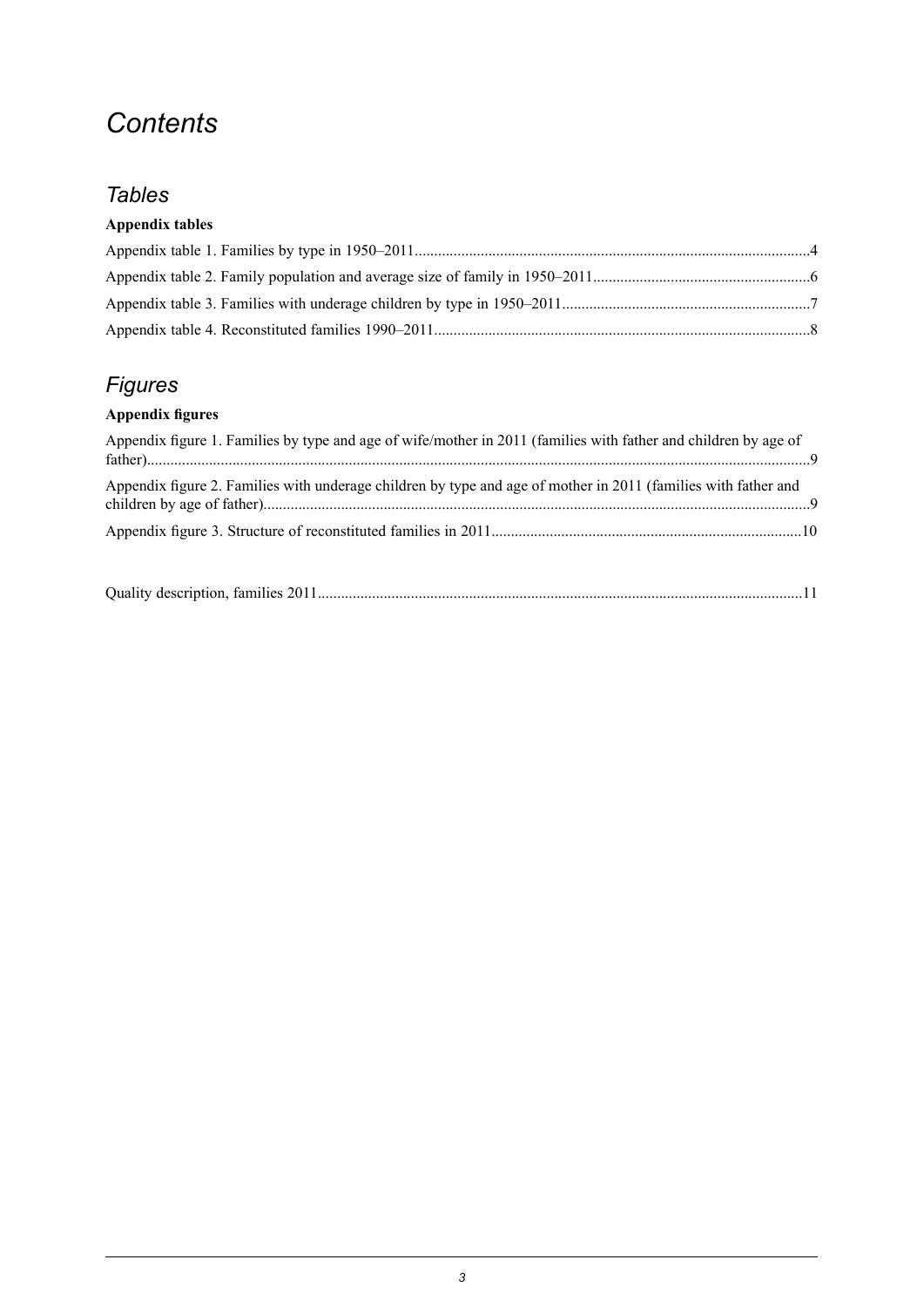## *Appendix tables*

### <span id="page-3-0"></span>**Appendix table 1. Families by type in 1950–2011**

| Year       | Total     | Maried<br>couple<br>without<br>children | Married<br>couple with<br>children | Cohabiting<br>couple<br>without<br>children | Cohabiting<br>couple with children<br>children | Mother and           | children  | Father and Registered<br>male<br>couple 3) | Registered<br>female<br>couple <sup>3)</sup> |
|------------|-----------|-----------------------------------------|------------------------------------|---------------------------------------------|------------------------------------------------|----------------------|-----------|--------------------------------------------|----------------------------------------------|
| 1950       | 930,572   | 176,650                                 | 593,763                            |                                             |                                                | 137,803              | 22,356    | $\ddot{\phantom{0}}$                       |                                              |
| 1960       | 1,036,270 | 207,897                                 | 678,822                            |                                             |                                                | 129,706              | 19,845    |                                            |                                              |
| $1970^{1}$ | 1,153,878 | 260,562                                 | 722,001                            | 19,100                                      | 6,800                                          | 126,394              | 19,021    | $\ddot{\phantom{0}}$                       |                                              |
| $1980^{2}$ | 1,278,102 | 302,818                                 | 711,226                            | 65,900                                      | 36,200                                         | 140,725              | 21,233    | $\ddot{\phantom{0}}$                       |                                              |
| 1985       | 1,331,971 | 323,584                                 | 701,544                            | 87,709                                      | 46,632                                         | 149,399              | 23,103    |                                            |                                              |
| 1990       | 1,365,341 | 364,452                                 | 640,062                            | 123,471                                     | 65,896                                         | 147,297              | 24,161    | $\cdot$                                    |                                              |
| 1991       |           |                                         |                                    |                                             |                                                |                      |           | $\ddot{\phantom{0}}$                       |                                              |
| 1992       | 1,374,961 | 376,429                                 | 617,303                            | 129,031                                     | 75,617                                         | 151,373              | 25,208    |                                            |                                              |
| 1993       | 1,377,451 | 380,753                                 | 607,921                            | 129,429                                     | 79,739                                         | 153,774              | 25,835    | $\ddot{\phantom{0}}$                       |                                              |
| 1994       | 1,379,852 | 388,417                                 | 593,787                            | 131,899                                     | 81,755                                         | 157,429              | 26,565    |                                            |                                              |
| 1995       | 1,382,970 | 395,953                                 | 579,578                            | 135,996                                     | 85,309                                         | 159,063              | 27,071    | $\ddot{\phantom{0}}$                       |                                              |
| 1996       | 1,386,414 | 403,584                                 | 566,686                            | 140,194                                     | 88,906                                         | 159,563              | 27,481    | $\ddot{\phantom{0}}$                       |                                              |
| 1997       | 1,389,920 | 410,743                                 | 553,729                            | 144,557                                     | 93,058                                         | 159,918              | 27,915    | $\cdot$                                    |                                              |
| 1998       | 1,393,793 | 418,927                                 | 539,899                            | 150,272                                     | 96,228                                         | 160,059              | 28,408    | $\cdot$                                    |                                              |
| 1999       | 1,397,660 | 427,138                                 | 526,257                            | 155,476                                     | 99,922                                         | 160,157              | 28,710    |                                            |                                              |
| 2000       | 1,401,963 | 436,019                                 | 514,868                            | 160,132                                     | 102,581                                        | 159,432              | 28,931    |                                            |                                              |
| 2001       | 1,407,759 | 446,404                                 | 501,981                            | 166,601                                     | 105,399                                        | 158,440              | 28,934    |                                            |                                              |
| 2002       | 1,411,947 | 454,977                                 | 492,524                            | 170,368                                     | 107,443                                        | 157,143              | 29,093    | 207                                        | 192                                          |
| 2003       | 1,415,104 | 462,561                                 | 483,140                            | 174,144                                     | 109,672                                        | 156,235              | 29,352    | 271                                        | 275                                          |
| 2004       | 1,420,781 | 471,962                                 | 475,705                            | 177,095                                     | 111,294                                        | 154,851              | 29,192    | 325                                        | 357                                          |
| 2005       | 1,426,002 | 481,209                                 | 468,266                            | 180,590                                     | 112,847                                        | 153,024              | 29,238    | 398                                        | 430                                          |
| 2006       | 1,431,376 | 488,880                                 | 461,569                            | 184,732                                     | 114,671                                        | 151,475              | 29,101    | 455                                        | 493                                          |
| 2007       | 1,437,709 | 496,814                                 | 456,235                            | 188,172                                     | 115,860                                        | 150,251              | 29,288    | 527                                        | 562                                          |
| 2008       | 1,444,386 | 504,728                                 | 452,180                            | 191,177                                     | 115,966                                        | 149,631              | 29,460    | 579                                        | 665                                          |
| 2009       | 1,450,488 | 509,916                                 | 448,897                            | 193,894                                     | 116,797                                        | 149,823              | 29,765    | 625                                        | 771                                          |
| 2010       | 1,455,073 | 513,889                                 | 446,433                            | 195,967                                     | 117,254                                        | 149,651              | 30,278    | 706                                        | 895                                          |
| 2011       | 1,460,570 | 518,5509                                | 442,257                            | 200,171                                     | 118,054                                        | 149,196              | 30,534    | 773                                        | 1,035                                        |
| Percentage |           |                                         |                                    |                                             |                                                |                      |           |                                            |                                              |
| 1950       | 100.0     | 19.0                                    | 63.8                               |                                             | $\ddotsc$                                      | 14.8                 | 2.4       | $\ddot{\phantom{0}}$                       |                                              |
| 1960       | 100.0     | 20.1                                    | 65.5                               |                                             | $\ddot{\phantom{1}}$                           | 12.5                 | 1.9       | $\ddot{\phantom{1}}$                       |                                              |
| 1970       | 100.0     | 22.6                                    | 62.6                               | 1.7                                         | 0.6                                            | 11.0                 | 1.6       | $\cdot$ .                                  |                                              |
| 1980       | 100.0     | 23.7                                    | 55.6                               | 5.2                                         | 2.8                                            | 11.0                 | 1.7       | $\ddot{\phantom{0}}$                       |                                              |
| 1985       | 100.0     | 24.3                                    | 52.7                               | 6.6                                         | 3.5                                            | 11.2                 | 1.7       | $\ddot{\phantom{0}}$                       |                                              |
| 1990       | 100.0     | 26.7                                    | 46.9                               | 9.0                                         | 4.8                                            | 10.8                 | 1.8       | $\ddot{\phantom{0}}$                       |                                              |
| 1991       | $\ddotsc$ | $\ddot{\phantom{0}}$                    | $\ddot{\phantom{a}}$ .             | $\ddot{\phantom{a}}$                        | $\ddotsc$                                      | $\ddot{\phantom{a}}$ | $\ddotsc$ | $\ddot{\phantom{1}}$                       |                                              |
| 1992       | 100.0     | 27.4                                    | 44.9                               | 9.4                                         | 5.5                                            | 11.0                 | 1.8       | $\ddot{\phantom{0}}$                       |                                              |
| 1993       | 100.0     | 27.6                                    | 44.1                               | 9.4                                         | 5.8                                            | 11.2                 | 1.9       | $\ddot{\phantom{1}}$                       | .,                                           |
| 1994       | 100.0     | 28.1                                    | 43.0                               | 9.6                                         | 5.9                                            | 11.4                 | 1.9       | $\ddot{\phantom{0}}$                       |                                              |
| 1995       | 100.0     | 28.6                                    | 41.9                               | 9.8                                         | 6.2                                            | 11.5                 | 2.0       | $\ddot{\phantom{0}}$                       |                                              |
| 1996       | 100.0     | 29.1                                    | 40.9                               | 10.1                                        | 6.4                                            | 11.5                 | 2.0       | $\ddot{\phantom{0}}$                       |                                              |
| 1997       | 100.0     | 29.6                                    | 39.8                               | 10.4                                        | 6.7                                            | 11.5                 | 2.0       | $\ddot{\phantom{0}}$                       |                                              |
| 1998       | 100.0     | 30.1                                    | 38.7                               | 10.8                                        | 6.9                                            | 11.5                 | 2.0       | $\ddot{\phantom{0}}$                       |                                              |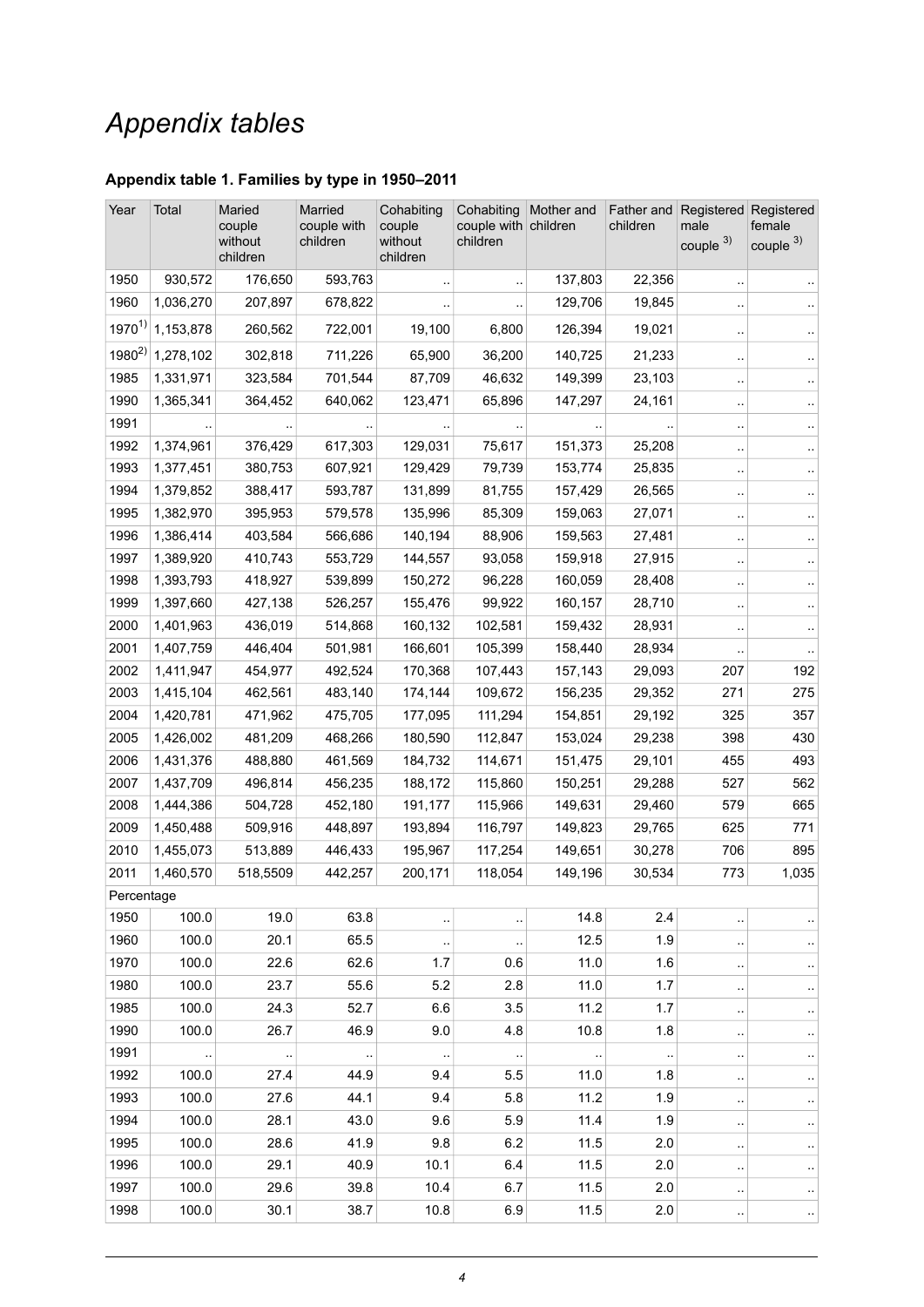| Year | Total | Maried<br>couple<br>without<br>children | Married<br>couple with<br>children | Cohabiting<br>couple<br>without<br>children | Cohabiting<br>couple with children<br>children | Mother and | Father and<br>children | Registered<br>male<br>couple $3)$ | Registered<br>female<br>couple $3)$ |
|------|-------|-----------------------------------------|------------------------------------|---------------------------------------------|------------------------------------------------|------------|------------------------|-----------------------------------|-------------------------------------|
| 1999 | 100.0 | 30.6                                    | 37.7                               | 11.1                                        | 7.1                                            | 11.5       | 2.1                    |                                   |                                     |
| 2000 | 100.0 | 31.1                                    | 36.7                               | 11.4                                        | 7.3                                            | 11.4       | 2.1                    | $\cdot$ .                         |                                     |
| 2001 | 100.0 | 31.7                                    | 35.7                               | 11.8                                        | 7.5                                            | 11.3       | 2.1                    | $\cdot$ .                         |                                     |
| 2002 | 100.0 | 32.2                                    | 34.9                               | 12.1                                        | 7.6                                            | 11.1       | 2.1                    | 0.0                               | 0.0                                 |
| 2003 | 100.0 | 32.7                                    | 34.1                               | 12.3                                        | 7.8                                            | 11.0       | 2.1                    | 0.0                               | 0.0                                 |
| 2004 | 100.0 | 33.2                                    | 33.5                               | 12.5                                        | 7.8                                            | 10.9       | 2.1                    | 0.0                               | 0.0                                 |
| 2005 | 100.0 | 33.7                                    | 32.8                               | 12.7                                        | 7.9                                            | 10.7       | 2.1                    | 0.0                               | 0.0                                 |
| 2006 | 100.0 | 34.2                                    | 32.2                               | 12.9                                        | 8.0                                            | 10.6       | 2.0                    | 0.0                               | 0.0                                 |
| 2007 | 100.0 | 34.6                                    | 31.7                               | 13.1                                        | 8.1                                            | 10.5       | 2.0                    | 0.0                               | 0.0                                 |
| 2008 | 100.0 | 34.9                                    | 31.3                               | 13.2                                        | 8.0                                            | 10.4       | 2.0                    | 0.0                               | 0.0                                 |
| 2009 | 100.0 | 35.2                                    | 30.9                               | 13.4                                        | 8.1                                            | 10.3       | 2.1                    | 0.0                               | 0.1                                 |
| 2010 | 100.0 | 35.3                                    | 30.7                               | 13.5                                        | 8.1                                            | 10.3       | 2.1                    | 0.0                               | 0.1                                 |
| 2011 | 100.0 | 35.5                                    | 30.3                               | 13.7                                        | 8.1                                            | 10.2       | 2.1                    | 0.1                               | 0.1                                 |

The breakdown of the census by type of family has been revised on the basis of interview surveys (Aromaa, Cantell, Jaakkola: Avoliitto (Consensual Union), Research Institute of Legal Policy 49, Helsinki 1981). 1)

2) The breakdown of the census by type of family has been revised on the basis of the 1981 register-based material on families and cohabiting couples.

3) Families of the type "registered couple with children" numbered 351.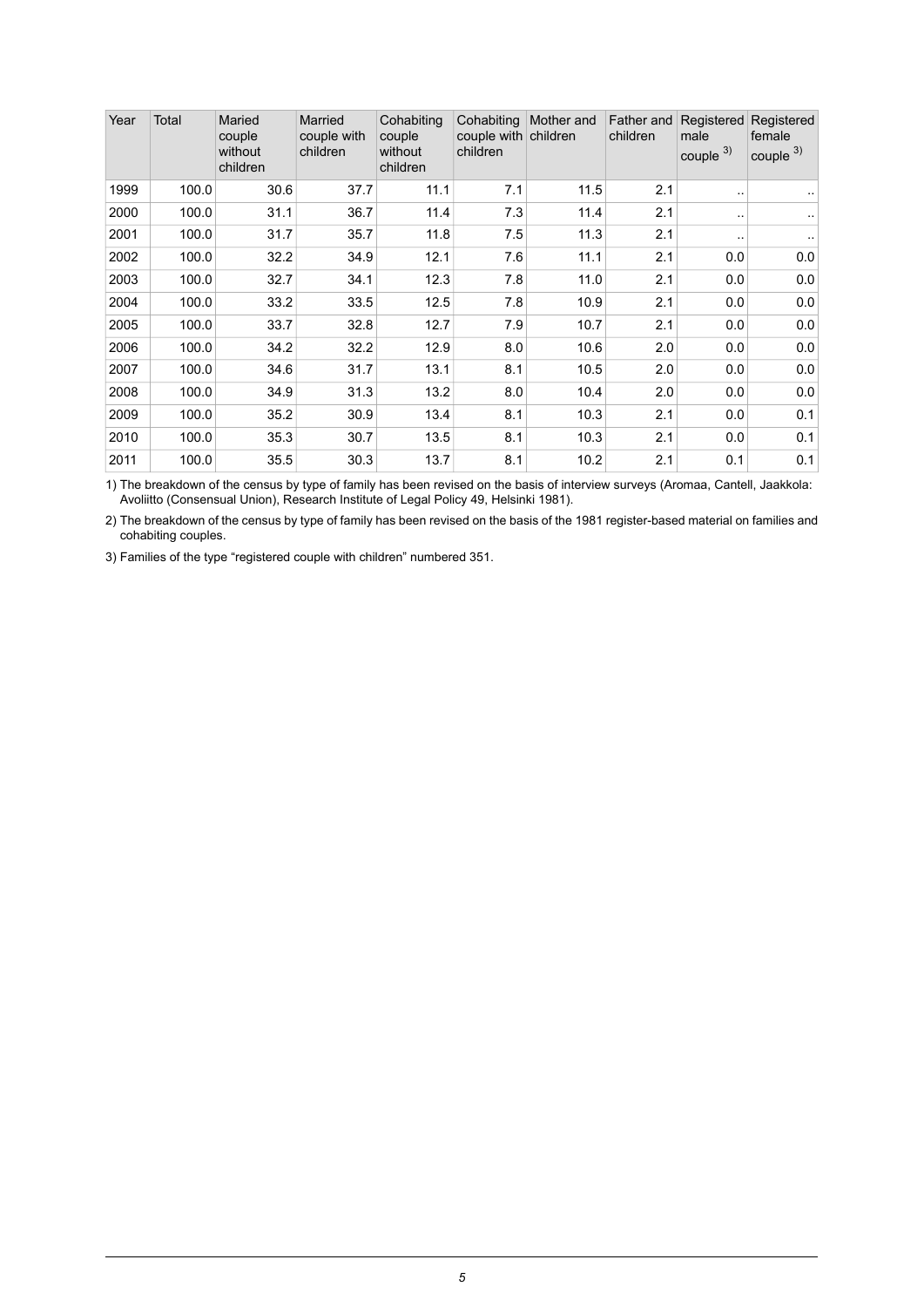| Year |           | Families, total Family population | Whole population | population, % | Proportion of family Average size of family |
|------|-----------|-----------------------------------|------------------|---------------|---------------------------------------------|
| 1950 | 930,572   | 3,457,474                         | 4,029,803        | 85.8          | 3.72                                        |
| 1960 | 1,036,270 | 3,855,037                         | 4,446,222        | 86.7          | 3.72                                        |
| 1970 | 1,153,878 | 3,986,005                         | 4,598,336        | 86.7          | 3.45                                        |
| 1980 | 1,278,102 | 4,023,091                         | 4,787,778        | 84.0          | 3.15                                        |
| 1985 | 1,331,971 | 4,108,856                         | 4,910,664        | 83.7          | 3.08                                        |
| 1990 | 1,365,341 | 4,101,922                         | 4,998,478        | 82.1          | 3.00                                        |
| 1991 |           |                                   |                  |               |                                             |
| 1992 | 1,374,961 | 4,111,580                         | 5,054,982        | 81.3          | 2.99                                        |
| 1993 | 1,377,451 | 4,114,603                         | 5,077,912        | 81.0          | 2.99                                        |
| 1994 | 1,379,852 | 4,102,865                         | 5,098,754        | 80.5          | 2.97                                        |
| 1995 | 1,382,970 | 4,093,038                         | 5,116,829        | 80.0          | 2.96                                        |
| 1996 | 1,386,414 | 4,086,104                         | 5,132,320        | 79.6          | 2.95                                        |
| 1997 | 1,389,920 | 4,079,391                         | 5,147,349        | 79.3          | 2.93                                        |
| 1998 | 1,393,793 | 4,069,211                         | 5,159,646        | 78.9          | 2.92                                        |
| 1999 | 1,397,660 | 4,059,928                         | 5,171,302        | 78.5          | 2.90                                        |
| 2000 | 1,401,963 | 4,053,850                         | 5,181,115        | 78.2          | 2.89                                        |
| 2001 | 1,407,759 | 4,046,205                         | 5,194,901        | 77.9          | 2.87                                        |
| 2002 | 1,411,947 | 4,042,577                         | 5,206,295        | 77.6          | 2.86                                        |
| 2003 | 1,415,104 | 4,037,970                         | 5,219,732        | 77.4          | 2.85                                        |
| 2004 | 1,420,781 | 4,038,055                         | 5,236,611        | 77.1          | 2.84                                        |
| 2005 | 1,426,002 | 4,037,753                         | 5,255,580        | 76.8          | 2.83                                        |
| 2006 | 1,431,376 | 4,039,944                         | 5,276,955        | 76.6          | 2.82                                        |
| 2007 | 1,437,709 | 4,045,561                         | 5,300,484        | 76.3          | 2.81                                        |
| 2008 | 1,444,386 | 4,051,662                         | 5,326,314        | 76.1          | 2.81                                        |
| 2009 | 1,450,488 | 4,059,511                         | 5,351,427        | 75.9          | 2.80                                        |
| 2010 | 1,455,073 | 4,065,168                         | 5,375,276        | 75.6          | 2.79                                        |
| 2011 | 1,460,570 | 4,069,930                         | 5,401,267        | 75.4          | 2.79                                        |

### <span id="page-5-0"></span>**Appendix table 2. Family population and average size of family in 1950–2011**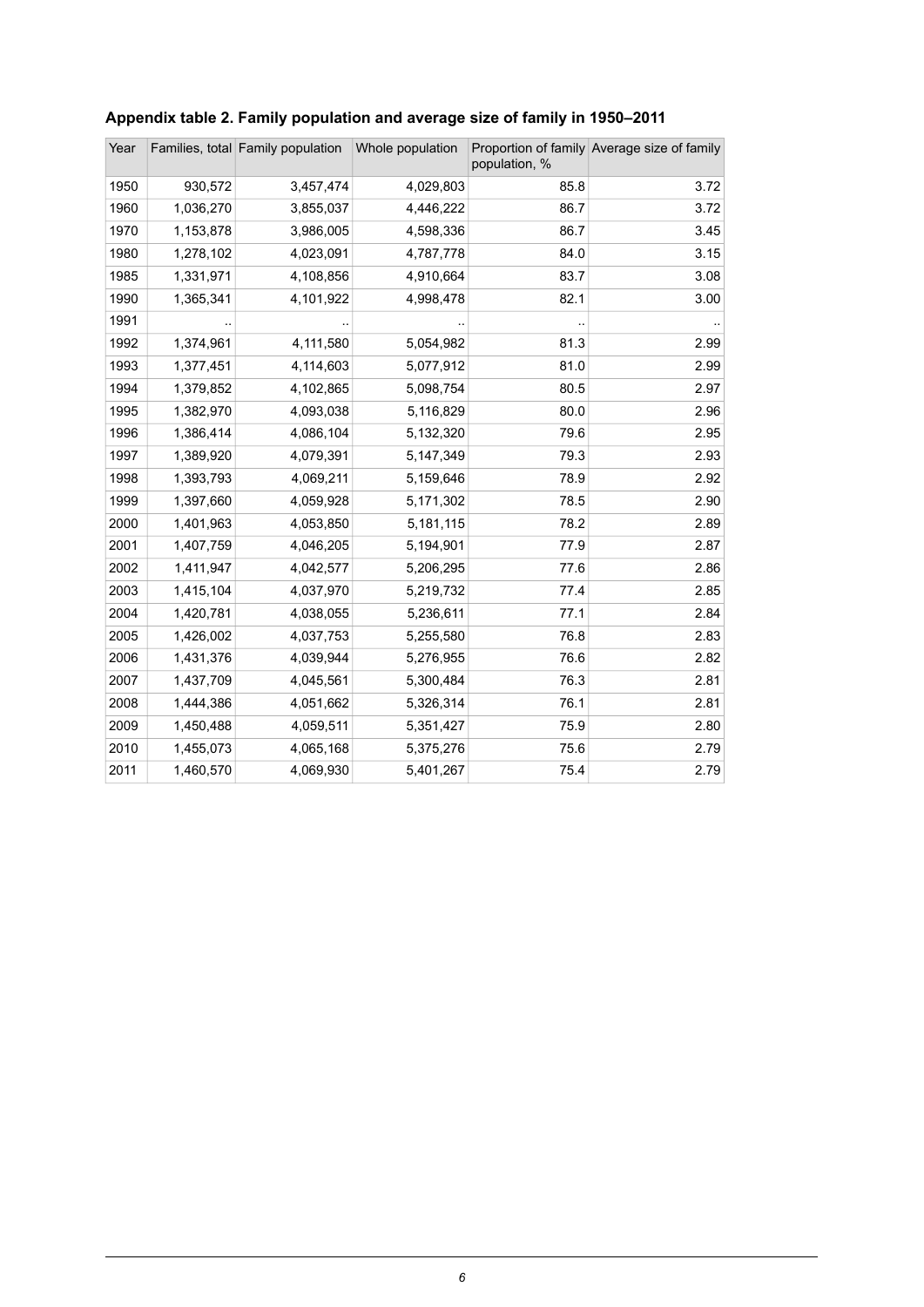| Year         | Total              | Married<br>couple with<br>children | Cohabiting Mother<br>couple with and<br>children | children           | Father<br>and<br>children | Registered<br>partnership<br>with<br>children | Persons in Families<br>families<br>with<br>underage<br>children | with<br>children<br>aged<br>under 18 | with<br>children<br>of all<br>families,<br>$\%$ | Families Population<br>belonging<br>to families<br>with<br>children, % |
|--------------|--------------------|------------------------------------|--------------------------------------------------|--------------------|---------------------------|-----------------------------------------------|-----------------------------------------------------------------|--------------------------------------|-------------------------------------------------|------------------------------------------------------------------------|
| 1950         | 599,329            | 515,115                            | $\ddot{\phantom{0}}$                             | 74,319             | 9,895                     | $\ddot{\phantom{1}}$                          |                                                                 | 1,341,330                            | 64.4                                            |                                                                        |
| 1960         | 678,046            | 601,542                            |                                                  | 67,381             | 9,123                     | ٠.                                            |                                                                 | 1,536,464                            | 65.4                                            |                                                                        |
| $1970^{1}$   | 677,035            | 602,076                            | 5,800                                            | 61,173             | 7,986                     | $\ddot{\phantom{a}}$                          | $\ddotsc$                                                       | 1,345,089                            | 58.7                                            |                                                                        |
| $1980^{2}$   | 688,732            | 572,142                            | 32,100                                           | 74,839             | 9,651                     | $\cdot$                                       |                                                                 | 1,163,926                            | 53.9                                            | $\ddot{\phantom{1}}$                                                   |
| 1985         | 659,052            | 533,787                            | 41,458                                           | 74,238             | 9,569                     |                                               |                                                                 | 1,136,027                            | 49.5                                            |                                                                        |
| 1990         | 640,637            | 490,999                            | 59,900                                           | 78,948             | 10,790                    |                                               | 2,437,592                                                       | 1,135,686                            | 46.9                                            | 48.8                                                                   |
| 1991         |                    |                                    |                                                  |                    |                           |                                               |                                                                 |                                      |                                                 |                                                                        |
| 1992         | 647,571            | 479,057                            | 69,622                                           | 86,848             | 12,044                    | $\ddot{\phantom{a}}$                          | 2,461,470                                                       | 1,152,689                            | 47.1                                            | 48.7                                                                   |
| 1993         | 647,123            | 470,980                            | 73,332                                           | 90,267             | 12,544                    | $\ddotsc$                                     | 2,460,931                                                       | 1,154,566                            | 47.0                                            | 48.5                                                                   |
| 1994         | 643,799            | 459,978                            | 75,233                                           | 95,426             | 13,162                    | $\ddotsc$                                     | 2,443,563                                                       | 1,152,947                            | 46.7                                            | 47.9                                                                   |
| 1995         | 639,610            | 449,241                            | 78,528                                           | 98,351             | 13,490                    | $\ddotsc$                                     | 2,425,426                                                       | 1,150,562                            | 46.2                                            | 47.4                                                                   |
| 1996         | 635,034            | 438,883                            | 82,135                                           | 100,219            | 13,797                    | $\ddot{\phantom{a}}$                          | 2,407,133                                                       | 1,146,986                            | 45.8                                            | 46.9                                                                   |
| 1997         | 630,472            | 428,922                            | 86,176                                           | 101,309            | 14,065                    | $\ddot{\phantom{a}}$                          | 2,389,433                                                       | 1,142,337                            | 45.4                                            | 46.4                                                                   |
| 1998         | 625,392            | 418,883                            | 89,315                                           | 102,767            | 14,427                    | $\ddot{\phantom{a}}$                          | 2,367,472                                                       | 1,135,233                            | 44.9                                            | 45.9                                                                   |
| 1999         | 619,641            | 408,234                            | 92,819                                           | 103,872            | 14,716                    | $\ddot{\phantom{a}}$                          | 2,343,417                                                       | 1,127,252                            | 44.3                                            | 45.3                                                                   |
| 2000<br>2001 | 612,627            | 398,892                            | 95,120                                           | 103,984            | 14,631                    | $\ddot{\phantom{a}}$                          | 2,317,291<br>2,288,171                                          | 1,116,687                            | 43.7                                            | 44.7                                                                   |
| 2002         | 605,322<br>598,917 | 389,174<br>381,340                 | 97,738<br>99,625                                 | 103,866<br>103,286 | 14,544<br>14,634          | 32                                            | 2,265,406                                                       | 1,105,988<br>1,096,705               | 43.0<br>42.4                                    | 44.0<br>43.5                                                           |
| 2003         | 595,027            | 374,940                            | 101,742                                          | 103,446            |                           | 47                                            | 2,249,410                                                       | 1,090,551                            | 42.0                                            | 43.1                                                                   |
| 2004         | 592,809            | 371,323                            | 103,214                                          | 103,376            | 14,852<br>14,837          | 59                                            | 2,239,701                                                       | 1,087,510                            | 41.7                                            | 42.8                                                                   |
| 2005         | 591,528            | 368,553                            | 104,782                                          | 103,044            | 15,063                    |                                               | 86 2,232,613                                                    | 1,084,865                            | 41.5                                            | 42.5                                                                   |
| 2006         | 589,448            | 365,326                            | 106,422                                          | 102,469            | 15,111                    | 120                                           | 2,223,718                                                       | 1,080,728                            | 41.2                                            | 42.1                                                                   |
| 2007         | 587,767            | 362,884                            | 107,290                                          | 102,156            | 15,291                    |                                               | 146 2,216,526                                                   | 1,076,522                            | 40.9                                            | 41.8                                                                   |
| 2008         | 585,224            | 360,904                            | 107,034                                          | 101,717            | 15,382                    | 187                                           | 2,206,209                                                       | 1,071,800                            | 40.5                                            | 41.4                                                                   |
| 2009         | 584,172            | 358,871                            | 107,377                                          | 102,146            | 15,549                    | 229                                           | 2,200,603                                                       | 1,068,554                            | 40.3                                            | 41.1                                                                   |
| 2010         | 582,360            | 356,943                            | 107,368                                          | 101,946            | 15,836                    |                                               | 267 2,193,389                                                   | 1,064,470                            | 40.0                                            | 40.8                                                                   |
| 2011         | 580,547            | 354,567                            | 107,738                                          | 101,963            | 15,940                    |                                               |                                                                 | 335 2,185,130 1,061,710              | 39.7                                            | 40.5                                                                   |
| Percentage   |                    |                                    |                                                  |                    |                           |                                               |                                                                 |                                      |                                                 |                                                                        |
| 1950         | 100.0              | 85.9                               |                                                  | 12.4               | 1.7                       | $\cdot$ :                                     |                                                                 |                                      |                                                 |                                                                        |
| 1960         | 100.0              | 88.7                               |                                                  | 9.9                | 1.3                       | $\cdot$ .                                     |                                                                 |                                      |                                                 | $\cdot$ .                                                              |
| 1970         | 100.0              | 88.9                               | 0.9                                              | 9.0                | 1.2                       | $\ddot{\phantom{a}}$                          | $\ddotsc$                                                       | $\ddot{\phantom{a}}$                 |                                                 |                                                                        |
| 1980         | 100.0              | 83.1                               | 4.7                                              | 10.9               | 1.4                       | $\cdot$                                       | $\cdot$ .                                                       | $\ddotsc$                            |                                                 | $\sim$                                                                 |
| 1985         | 100.0              | 81.0                               | 6.3                                              | 11.3               | 1.5                       | $\cdot$ .                                     | $\bar{\phantom{a}}$                                             |                                      |                                                 | $\epsilon$                                                             |
| 1990         | 100.0              | 76.6                               | 9.4                                              | 12.3               | 1.7                       | $\cdot$                                       |                                                                 |                                      |                                                 | $\cdot$                                                                |
| 1991         | $\ddotsc$          | $\cdot$ .                          | $\ddot{\phantom{a}}$                             | $\epsilon$         |                           | $\cdot$ .                                     | $\cdot$ .                                                       |                                      | $\ddot{\phantom{a}}$                            | $\cdot$                                                                |
| 1992         | 100.0              | 74.0                               | 10.8                                             | 13.4               | 1.9                       |                                               |                                                                 |                                      |                                                 |                                                                        |
| 1993         | 100.0              | 72.8                               | 11.3                                             | 13.9               | 1.9                       | $\ddot{\phantom{1}}$                          | $\ddot{\phantom{a}}$                                            | $\ddotsc$                            |                                                 | $\ddot{\phantom{1}}$                                                   |
| 1994         | 100.0              | 71.4                               | 11.7                                             | 14.8               | 2.0                       | $\cdot$                                       | $\ddotsc$                                                       |                                      |                                                 | $\cdot$ .                                                              |
| 1995         | 100.0              | 70.2                               | 12.3                                             | 15.4               | 2.1                       | $\cdot$ .                                     | $\ddotsc$                                                       |                                      |                                                 | $\cdot$                                                                |
| 1996         | 100.0              | 69.1                               | 12.9                                             | 15.8               | 2.2                       | $\cdot$                                       | $\ddot{\phantom{1}}$                                            | $\ddotsc$                            |                                                 | $\epsilon$                                                             |
| 1997         | 100.0              | 68.0                               | 13.7                                             | 16.1               | 2.2                       | $\cdot$                                       | $\ddotsc$                                                       |                                      |                                                 | $\cdot$ .                                                              |
| 1998         | 100.0              | 67.0                               | 14.3                                             | 16.4               | 2.3                       | $\cdot$ .                                     | $\ddotsc$                                                       |                                      |                                                 | $\ddot{\phantom{1}}$                                                   |
| 1999         | 100.0              | 65.9                               | 15.0                                             | 16.8               | 2.4                       |                                               |                                                                 |                                      |                                                 |                                                                        |
| 2000         | 100.0              | 65.1                               | 15.5                                             | 17.0               | 2.4                       | $\ddot{\phantom{a}}$ .                        | $\ddot{\phantom{1}}$                                            |                                      |                                                 | $\sim$                                                                 |

### <span id="page-6-0"></span>**Appendix table 3. Families with underage children by type in 1950–2011**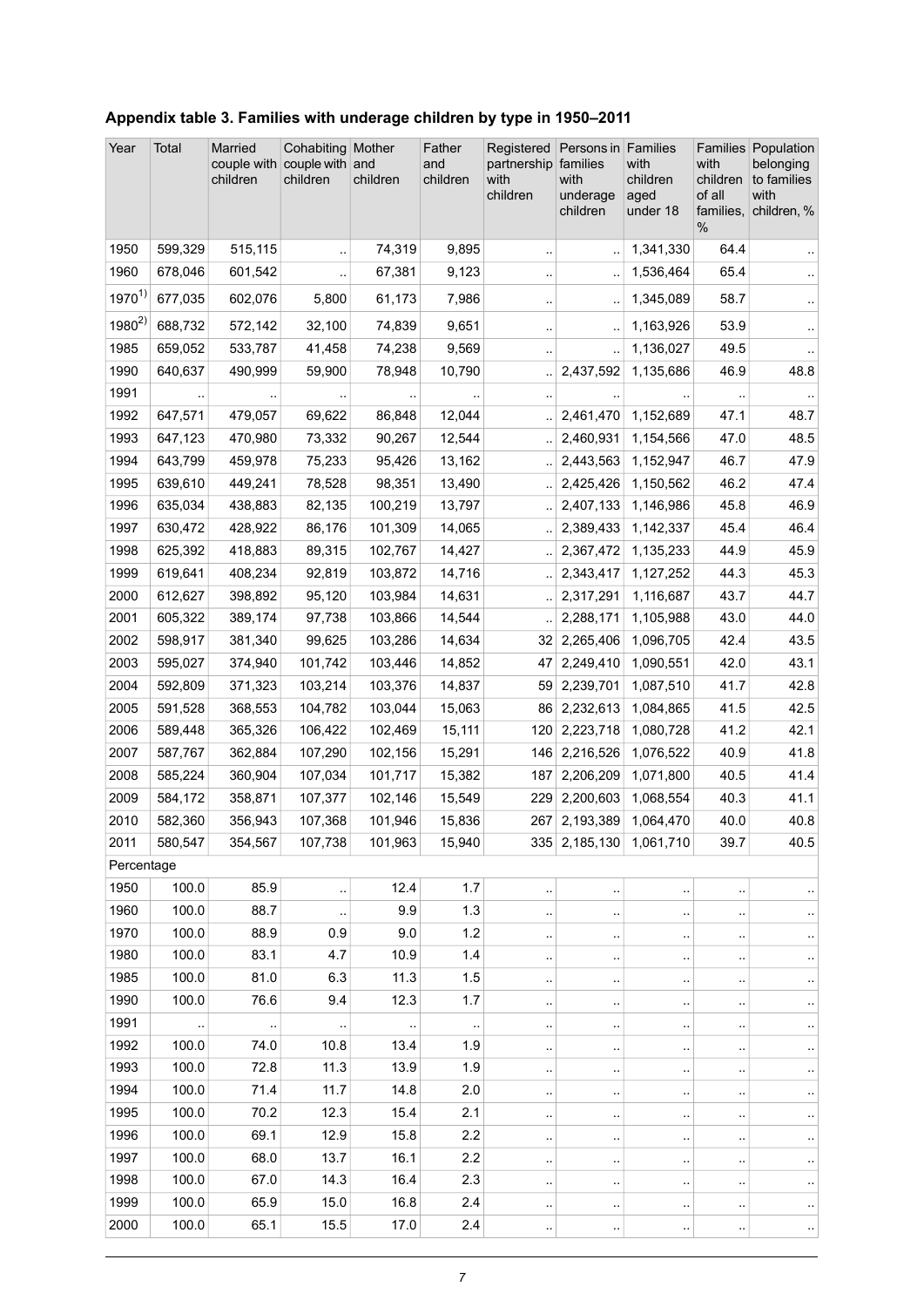| Year | Total | Married<br>couple with<br>children | Cohabiting Mother<br>couple with and<br>children | children | Father<br>and<br>children | Registered<br>partnership families<br>with<br>children | Persons in<br>with<br>underage<br>children | <b>Families</b><br>with<br>children<br>aged<br>under 18 | <b>Families</b><br>with<br>children<br>of all<br>families.<br>% | Population<br>belonging<br>to families<br>with<br>children, % |
|------|-------|------------------------------------|--------------------------------------------------|----------|---------------------------|--------------------------------------------------------|--------------------------------------------|---------------------------------------------------------|-----------------------------------------------------------------|---------------------------------------------------------------|
| 2001 | 100.0 | 64.3                               | 16.1                                             | 17.2     | 2.4                       |                                                        |                                            |                                                         | . .                                                             |                                                               |
| 2002 | 100.0 | 63.7                               | 16.6                                             | 17.2     | 2.4                       | 0.0                                                    | . .                                        | . .                                                     | $\sim$                                                          | ۰.                                                            |
| 2003 | 100.0 | 63.0                               | 17.1                                             | 17.4     | 2.5                       | 0.0                                                    |                                            | . .                                                     | . .                                                             |                                                               |
| 2004 | 100.0 | 62.6                               | 17.4                                             | 17.4     | 2.5                       | 0.0                                                    |                                            | $\cdot$ .                                               |                                                                 |                                                               |
| 2005 | 100.0 | 62.3                               | 17.7                                             | 17.4     | 2.5                       | 0.0                                                    | $\ddotsc$                                  |                                                         |                                                                 |                                                               |
| 2006 | 100.0 | 62.0                               | 18.1                                             | 17.4     | 2.6                       | 0.0                                                    |                                            |                                                         | $\sim$                                                          |                                                               |
| 2007 | 100.0 | 61.7                               | 18.3                                             | 17.4     | 2.6                       | 0.0                                                    | $\sim$                                     |                                                         |                                                                 | ٠.                                                            |
| 2008 | 100.0 | 61.7                               | 18.3                                             | 17.4     | 2.6                       | 0.0                                                    |                                            |                                                         | . .                                                             | ٠.                                                            |
| 2009 | 100.0 | 61.4                               | 18.4                                             | 17.5     | 2.7                       | 0.0                                                    | $\ddot{\phantom{1}}$ .                     | . .                                                     | $\sim$                                                          | ٠.                                                            |
| 2010 | 100.0 | 61.3                               | 18.4                                             | 17.5     | 2.7                       | 0.0                                                    | $\ddotsc$                                  |                                                         | . .                                                             |                                                               |
| 2011 | 100.0 | 61.1                               | 18.6                                             | 17.6     | 2.7                       | 0.1                                                    |                                            | . .                                                     | $\sim$                                                          | ٠.                                                            |

The breakdown of the census by type of family has been revised on the basis of interview surveys (Aromaa, Cantell, Jaakkola: Avoliitto (Consensual Union) Research Institute of Legal Policy 49, Helsinki 1981). 1)

<span id="page-7-0"></span>2) The breakdown of the census by type of family has been revised on the basis of the 1981 register-based material on families and cohabiting couples.

#### **Appendix table 4. Reconstituted families 1990–2011**

| Year | Total  | Married<br>couple | couple | Cohabiting Reconstituted Mother's Father's Common Children<br>families as a<br>proportion of<br>families with<br>children, % | children | children children |        | under 18 in<br>reconstituted<br>families | 'Non-common'<br>children as a<br>proportion of<br>children of all<br>families, % | Children in<br>reconstituted<br>families as<br>aproportion<br>of children of<br>all families,<br>$\%$ |
|------|--------|-------------------|--------|------------------------------------------------------------------------------------------------------------------------------|----------|-------------------|--------|------------------------------------------|----------------------------------------------------------------------------------|-------------------------------------------------------------------------------------------------------|
| 1990 | 44,426 | 21,808            | 22,618 | 6.9                                                                                                                          | 50,713   | 7,443             | 30,089 | 88,245                                   | 5.1                                                                              | 7.8                                                                                                   |
| 1991 |        |                   |        | $\ddot{\phantom{a}}$                                                                                                         |          | $\ddotsc$         |        |                                          |                                                                                  |                                                                                                       |
| 1992 | 43,647 | 20,109            | 23,538 | 6.7                                                                                                                          | 50,591   | 7,529             | 29,555 | 87,675                                   | 5.0                                                                              | 7.6                                                                                                   |
| 1993 |        |                   |        | $\cdot$ .                                                                                                                    |          | $\sim$            |        |                                          | $\ddotsc$                                                                        |                                                                                                       |
| 1994 | 42,216 | 19,251            | 22,965 | 6.6                                                                                                                          | 49,668   | 7,510             | 28,994 | 86,172                                   | 5.0                                                                              | 7.5                                                                                                   |
| 1995 | 42,460 | 19,197            | 23,263 | 6.6                                                                                                                          | 50,322   | 7,637             | 29,242 | 87,201                                   | 5.0                                                                              | 7.6                                                                                                   |
| 1996 | 43,100 | 19,368            | 23,732 | 6.8                                                                                                                          | 51,567   | 7,710             | 29,476 | 88,753                                   | 5.2                                                                              | 7.7                                                                                                   |
| 1997 | 44,219 | 19,732            | 24,487 | 7.0                                                                                                                          | 53,444   | 7,909             | 29,990 | 91,343                                   | 5.4                                                                              | 8.0                                                                                                   |
| 1998 | 45,296 | 20,173            | 25,123 | 7.2                                                                                                                          | 55,267   | 8,042             | 30,312 | 93,621                                   | 5.6                                                                              | 8.2                                                                                                   |
| 1999 | 47,194 | 20,523            | 26,671 | 7.6                                                                                                                          | 58,115   | 8,191             | 30,723 | 97,029                                   | 5.9                                                                              | 8.6                                                                                                   |
| 2000 | 47,288 | 21,315            | 25,973 | 7.7                                                                                                                          | 58,550   | 8,541             | 30,931 | 98,022                                   | 6.0                                                                              | 8.8                                                                                                   |
| 2001 | 48,359 | 21,846            | 26,513 | 8.0                                                                                                                          | 60,272   | 8,916             | 31,086 | 100,274                                  | 6.3                                                                              | 9.1                                                                                                   |
| 2002 | 49,294 | 22,431            | 26,863 | 8.2                                                                                                                          | 61,816   | 9,120             | 31,226 | 102,162                                  | 6.5                                                                              | 9.3                                                                                                   |
| 2003 | 49,944 | 22,888            | 27,056 | 8.4                                                                                                                          | 63,071   | 9,198             | 31,565 | 103,834                                  | 6.6                                                                              | 9.5                                                                                                   |
| 2004 | 50,867 | 23,872            | 26,995 | 8.6                                                                                                                          | 64,503   | 9,366             | 32,040 | 105,909                                  | 6.8                                                                              | 9.7                                                                                                   |
| 2005 | 52,204 | 24,722            | 27,482 | 8.8                                                                                                                          | 66,228   | 9,746             | 32,465 | 108,439                                  | 7.0                                                                              | 10.0                                                                                                  |
| 2006 | 52,920 | 25,275            | 27,645 | 9.0                                                                                                                          | 67,175   | 10,054            | 32,817 | 110,071                                  | 7.1                                                                              | 10.2                                                                                                  |
| 2007 | 53,482 | 25,901            | 27,581 | 9.1                                                                                                                          | 67,652   | 10,254            | 33,064 | 110,970                                  | 7.2                                                                              | 10.3                                                                                                  |
| 2008 | 53,674 | 26,415            | 27,259 | 9.2                                                                                                                          | 67,463   | 10,378            | 33,227 | 111,068                                  | 7.3                                                                              | 10.4                                                                                                  |
| 2009 | 53,584 | 26,516            | 27,068 | 9.2                                                                                                                          | 67,154   | 10,517            | 33,016 | 110,687                                  | 7.3                                                                              | 10.4                                                                                                  |
| 2010 | 53,265 | 26,612            | 26,653 | 9.1                                                                                                                          | 66,508   | 10,417            | 33,057 | 109,982                                  | 7.2                                                                              | 10.3                                                                                                  |
| 2011 | 53,361 | 26,698            | 26,663 | 9.2                                                                                                                          | 66,423   | 10,473            | 33,169 | 110,065                                  | 7.2                                                                              | 10.4                                                                                                  |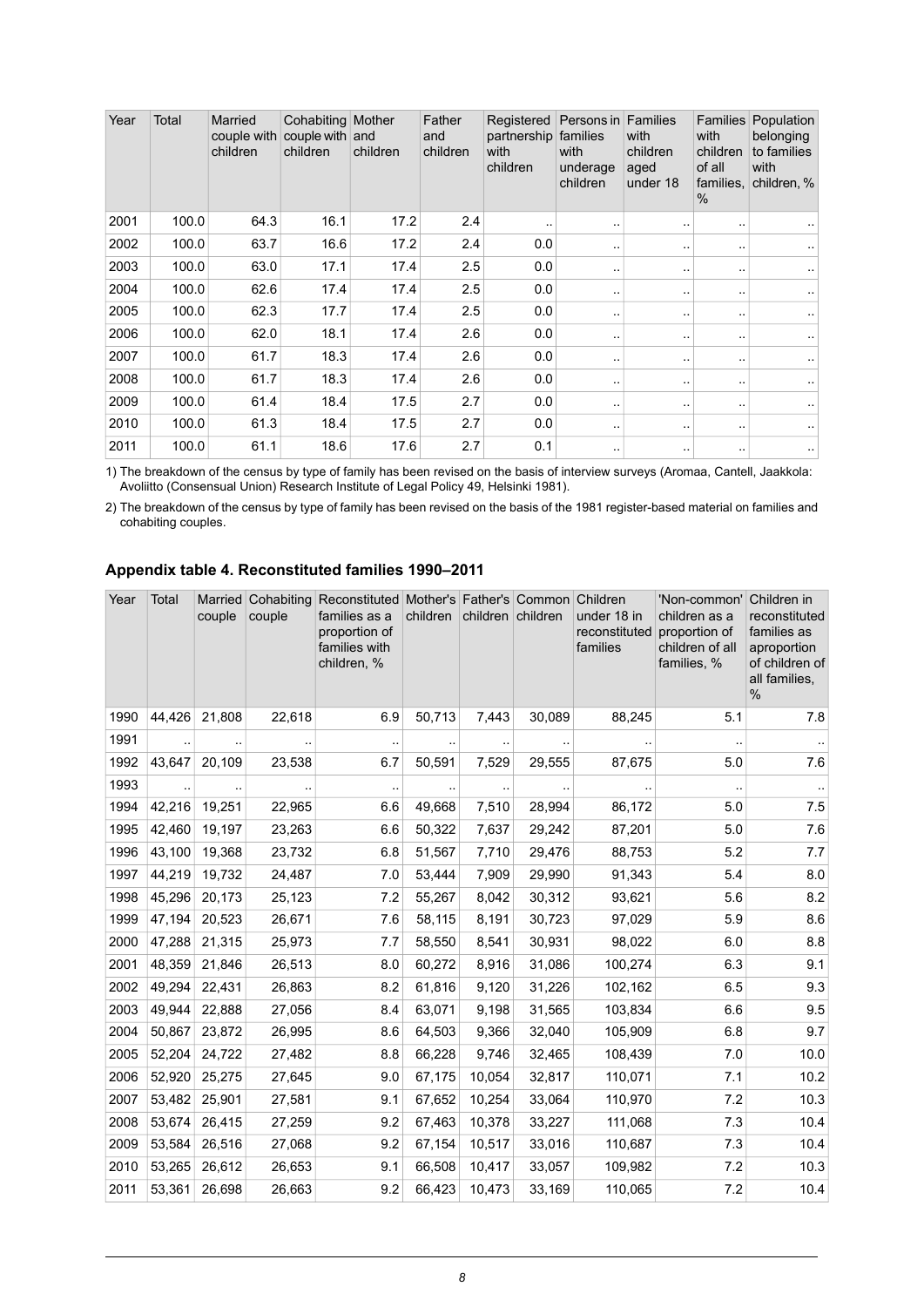## *Appendix figures*



<span id="page-8-0"></span>**Appendix figure 1. Families by type and age of wife/mother in 2011 (families with father and children by age of father)**

<span id="page-8-1"></span>**Appendix figure 2. Families with underage children by type and age of mother in 2011 (families with father and children by age of father)**

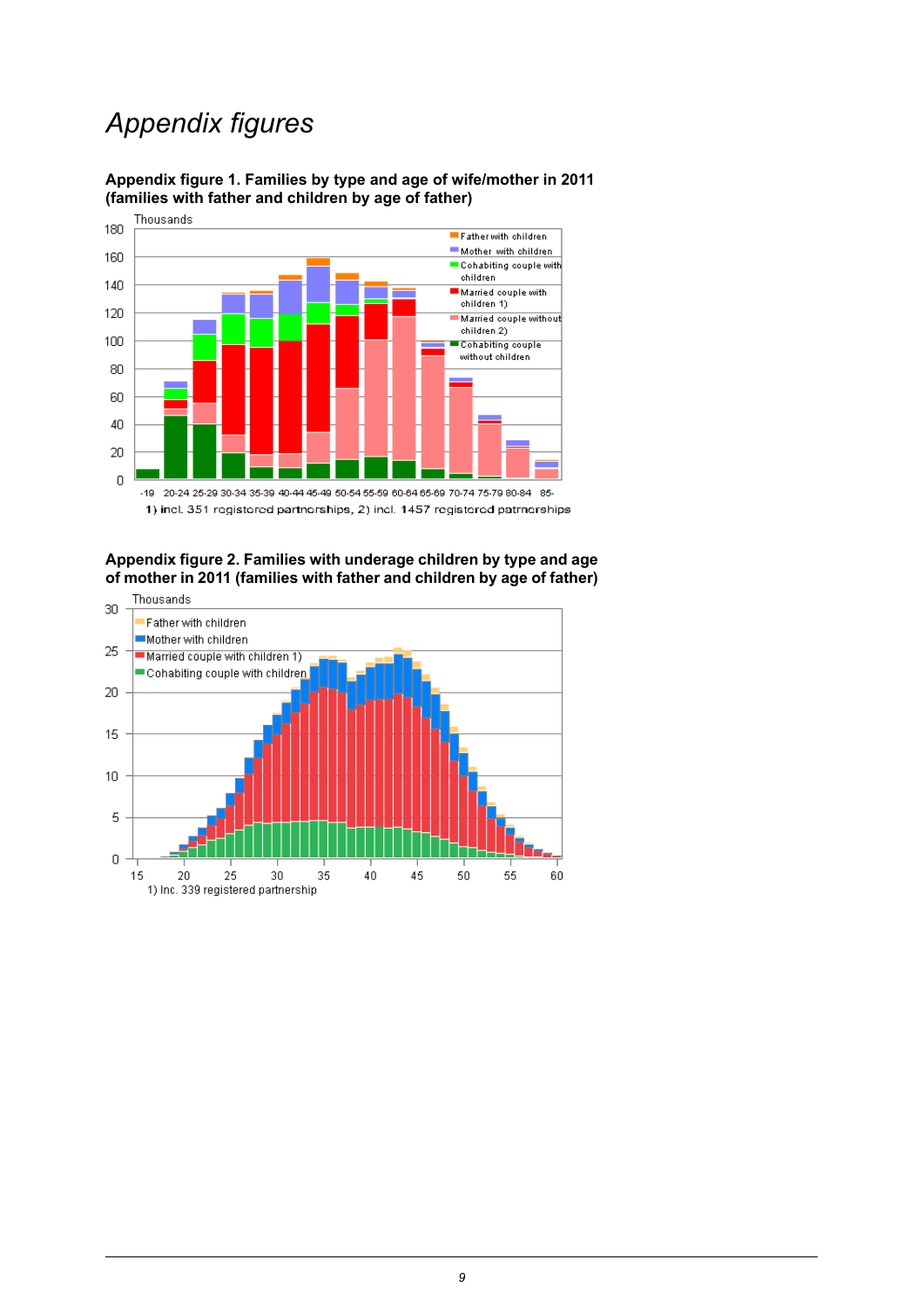

### <span id="page-9-0"></span>**Appendix figure 3. Structure of reconstituted families in 2011**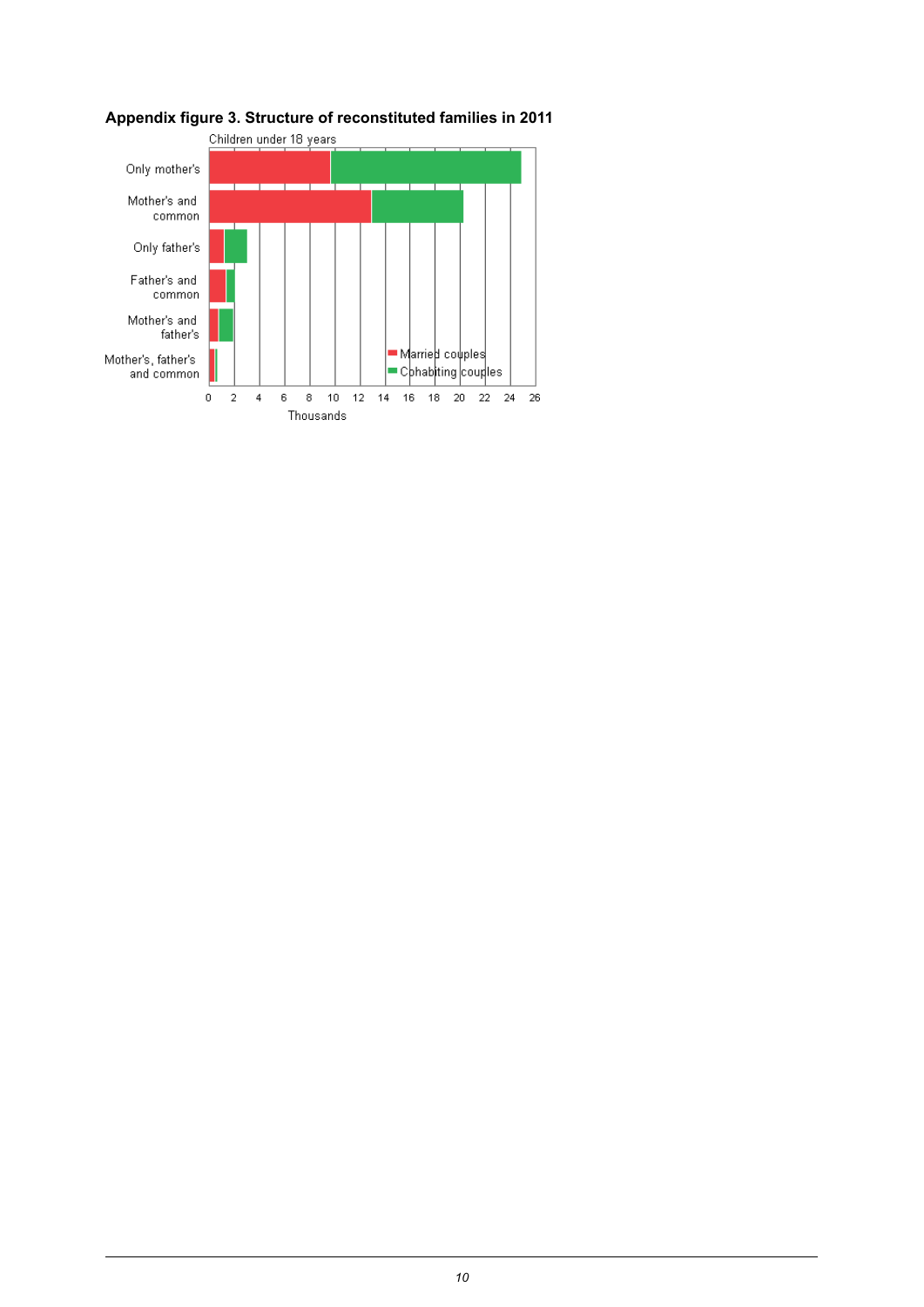## <span id="page-10-0"></span>*Quality description, families 2011*

### *1. Relevance of statistical information*

The basic data file derives from the population information system of the Central Population Register and covers the population permanently resident in Finland on 31 December 2011.

The Population Register Centre and local register offices maintain Finland's Population Information System. The last population registration was carried out in Finland on 1 January 1989. After that the Population Information System has been updated by notifications of changes. The data stored in the Population Information System are specified in the act on the Population Information System and on the certificate services of the Population Register Centre (21 August 2009/661). Notifications on population changes for the past year are expected by the last day of January. At the beginning of February the Population Register Centre supplies to Statistics Finland the population data for the turn of the year.

Statistics Finland's function is to compile statistics on conditions in society (Statistics Finland Act of 24 January 1992/48). These include also family statistics. Statistics Finland's Rules of Procedure define the Population Statistics unit as the producer of family statistics (Statistics Finland's Rules of Procedure, TK-00-444-12).

### *Concepts*

In the family statistics **children** comprise the following persons living with their parents:

- biological children;
- adopted children;
- biological children and adopted children of one of the spouses.

Foster children and children in the care of the family are not classified as children.

The definition of child has changed since 1990. A child is now defined as a person who lives with his or her parents irrespective of his or her marital status, unless the person has a spouse or children who live in the same household-dwelling unit. In 1990 only unmarried persons were counted as children. So while in 1990 widowed or divorced persons living with their parents were classified as not belonging to families, since 1992 they have been regarded as members of the family.

A **cohabiting couple** is defined as two spouseless adults of different sex aged 18 and over and occupying the same dwelling on a permanent basis, provided their age difference is less than 16 years and they are not siblings. In case the couple has a common child these specifications do not apply. Same-sex persons living together are not inferred as cohabiting couples. Only registered partnerships are recorded in the statistics.

A **dwelling** refers to a room or a suite of rooms which is intended for year-round habitation; is furnished with a kitchen, kitchenette or cooking area; and has a floor area of at least 7 square metres. Every dwelling must have its own entrance. A single-family house may be entered through an enclosed porch or veranda. If a dwelling is entered through the premises of another dwelling, it is not regarded as a separate dwelling but the two constitute one dwelling.

The **dwelling population** comprises those persons who, according to the Population information system of the Population Register Centre, resided permanently in dwellings at 31 December. Persons permanently institutionalised, living in residential homes and abroad and homeless people are not included in the dwelling population. Likewise, persons living in buildings classified as residential homes, whose living quarters do not meet the definition of dwelling, are not included.

The basic family population differs from the dwelling population in that it also includes those living in residential homes.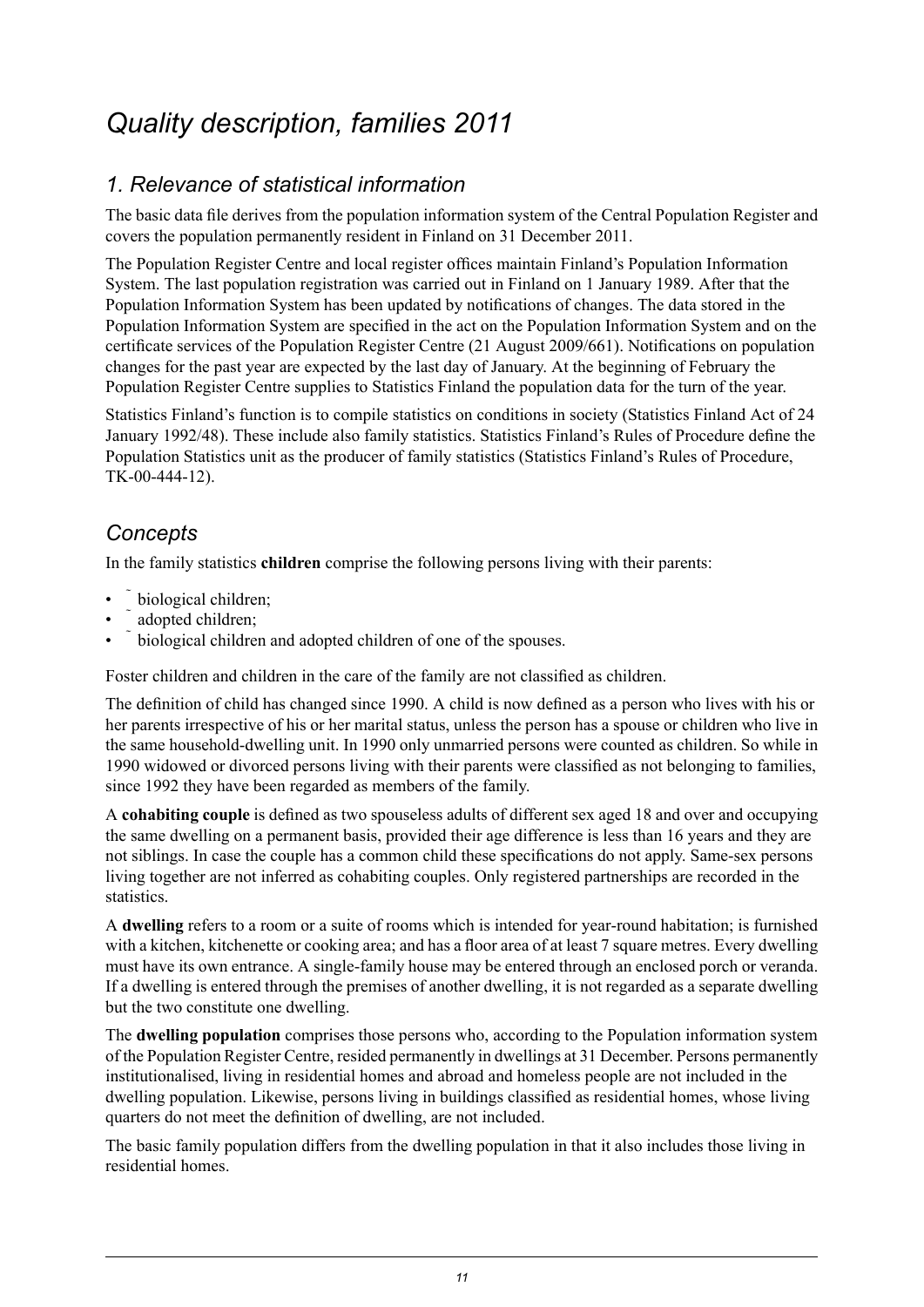A **family** consists of a married or cohabiting couple or personsin a registered partnership and their children living together; or either of the parents and his or her children living together; or a married or cohabiting couple and persons in a registered partnership without children.

Starting from 1 March 2002, same-sex couples have been able to register their partnerships.

Persons living in the household-dwelling unit who are not members of the nuclear family are not included in the family population, even if they are related, unless they form their own family. Brothers and sisters or cousins living together are not a family and do not belong to the family population. The same applies to people who live alone or with a person of the same sex.

Families living in residential homes are included in the family population. In contrast, persons who live in institutions are not included.

A family can consist of no more than two successive generations. If the household-dwelling unit comprises more than two generations, the family is formed starting from the youngest generation. This means, for example, that a mother-in-law or father-in-law living with their child's family will not be included in the family population unless they live together with their spouse, in which case the old couple form their own family.

A family with underage children refers to a family which has at least one child aged under 18 living at home.

Family members are grouped by family status as follows:

- spouse, no children;
- spouse with children:
- cohabiting partner, no children;
- cohabiting partner with children;
- partner in a registered partnership, no children;
- partner in a registered partnership with children;
- father/mother without spouse;
- child.

In the family statistics children comprise all persons, regardless of age, who live with their parents, or the spouse's biological or adopted children, but not foster children or children in the care of the family.

**A family with underage children** is a family comprising at least one child aged under 18 living at home.

**A household-dwelling unit** consists of the permanent occupants of a dwelling. Persons who, according to the Population Information System of the Population Register Centre, are institutionalised, homeless, abroad, or registered as unknown, do not constitute household-dwelling units. Additionally, persons living in buildings classified as residential homes do not form household-dwelling units if their living quarters do not meet the definition of a dwelling.

When tabulating registered partnerships together with married or cohabiting couples, **husband** refers to the older partner of the registered couple.

**The number of children** refers to the number of children who are living at home and have the status of a child.

The number of children in families with underage children refers to the number of children aged under 18 living at home.

In **a reconstituted family**, a child aged under 18 is a child of only one of the spouses. Not all the children aged under 18 in the family are common children.

A **spouse** refers to either a married or cohabiting partner or one of the partners of a registered partnership, unless otherwise indicated in the context.

Families are grouped into the following **family types**: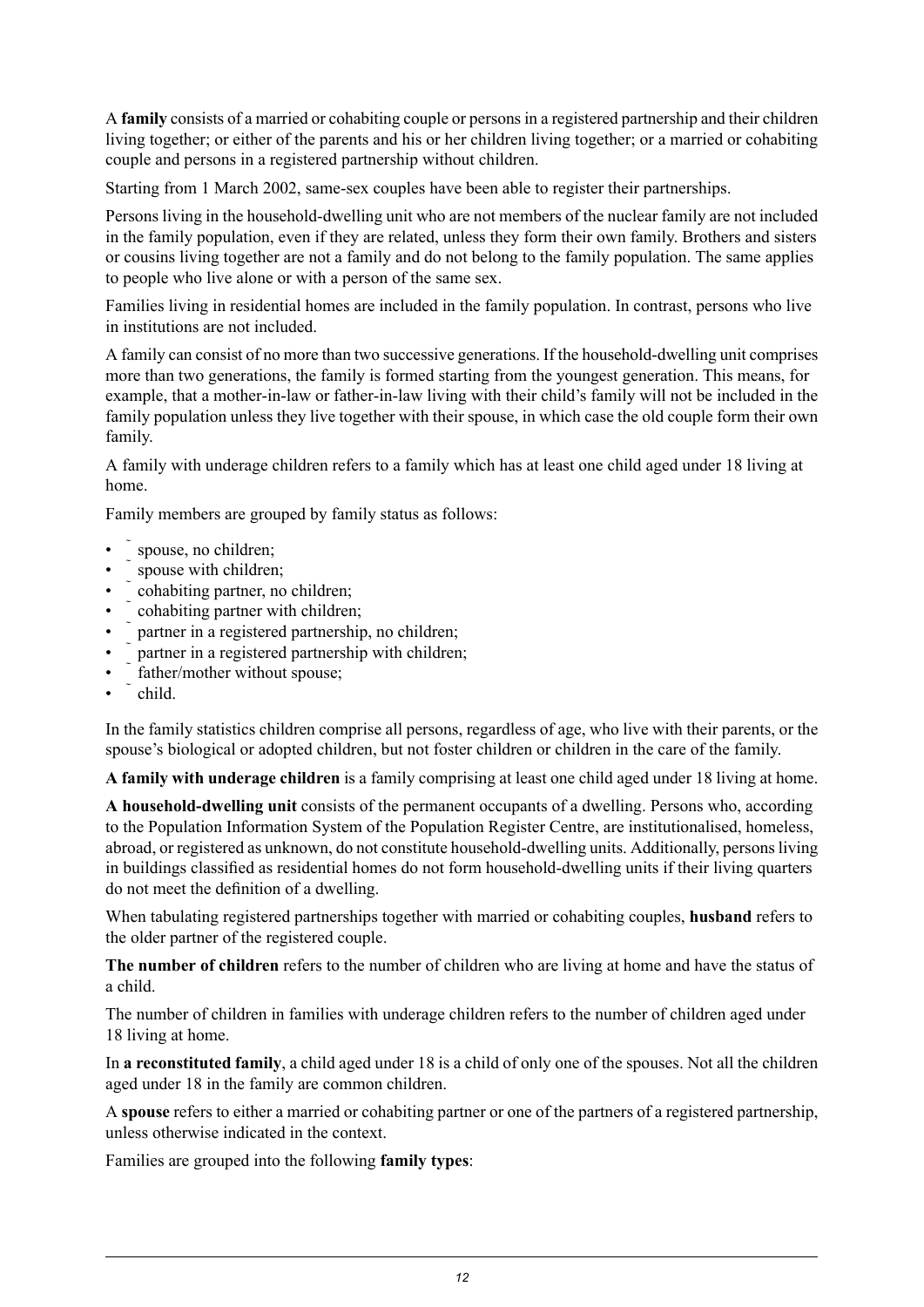- married couple without children;
- married couple without children; cohabiting couple without children;
- married couple with children;
- cohabiting couple with children;
- registered male couple without children;
- registered male couple with children;
- registered female couple without children;
- registered female couple with children;
- mother with children:
- father with children

A married or cohabiting couple without children refers to a couple who has never had any children or whose children no longer live with their parents. 'Cohabiting couple with children' contains couples who have common children and also couples whose children are not common.

For reasons of data protection, those living in registered partnerships are grouped together with married persons in municipal tables.

When tabulating registered partnerships together with married or cohabiting couples, **wife** refers to the younger partner of the registered couple.

**A man with a family** is a married or cohabiting partner, a father with children and both partners of a registered male couple.

**A woman with a family** is a married or cohabiting partner, a mother with children and both partners of a registered female couple.

### *2. Methodological description of survey*

The computer program classifies persons on the basis of their permanent place of residence code into household-dwelling units. The record of each person permanently residing in the dwelling includes the personal identification codes of his or her parents, spouse and children. By comparing them the program forms the families.

Before 1990, cohabiting couples were solely inferred with the help of common children. Since year 1992 inferences have been made using a revised program. After joining married couplesin the household-dwelling units, this program identifies as cohabiting partners persons who live in the same dwelling, do not have a spouse, are aged 18 or over, and are of the opposite sex, provided that they are not siblings and their age difference is not more than 15 years. These rules do not apply to cohabiting couples with common children.

According to the former concepts, a sole-supporter mother with whom a man of suitable age is residing will be classified as a cohabiting couple. Likewise, the daughter of a family and a man of suitable age possibly residing with the family now form a cohabiting couple.

The inference of families is made difficult by the fact that the population information system is unable to distinguish between subtenants and the rest of the family. According to the reliability study of the 1990 census, there were less than 20,000 subtenants in Finland at that time. Hence, any inferences where the subtenant is identified as the cohabiting partner of the landlord/lady cannot amount to any considerable number, as the precondition is that the subtenant is of a suitable age and a different sex from the spouseless landlord/lady.

If there is more than one suitable candidate, the program selects the person closest in age. If there are more than four persons without a spouse, the program does not classify them as cohabiting couples.

Families are not formed from institutionalised persons.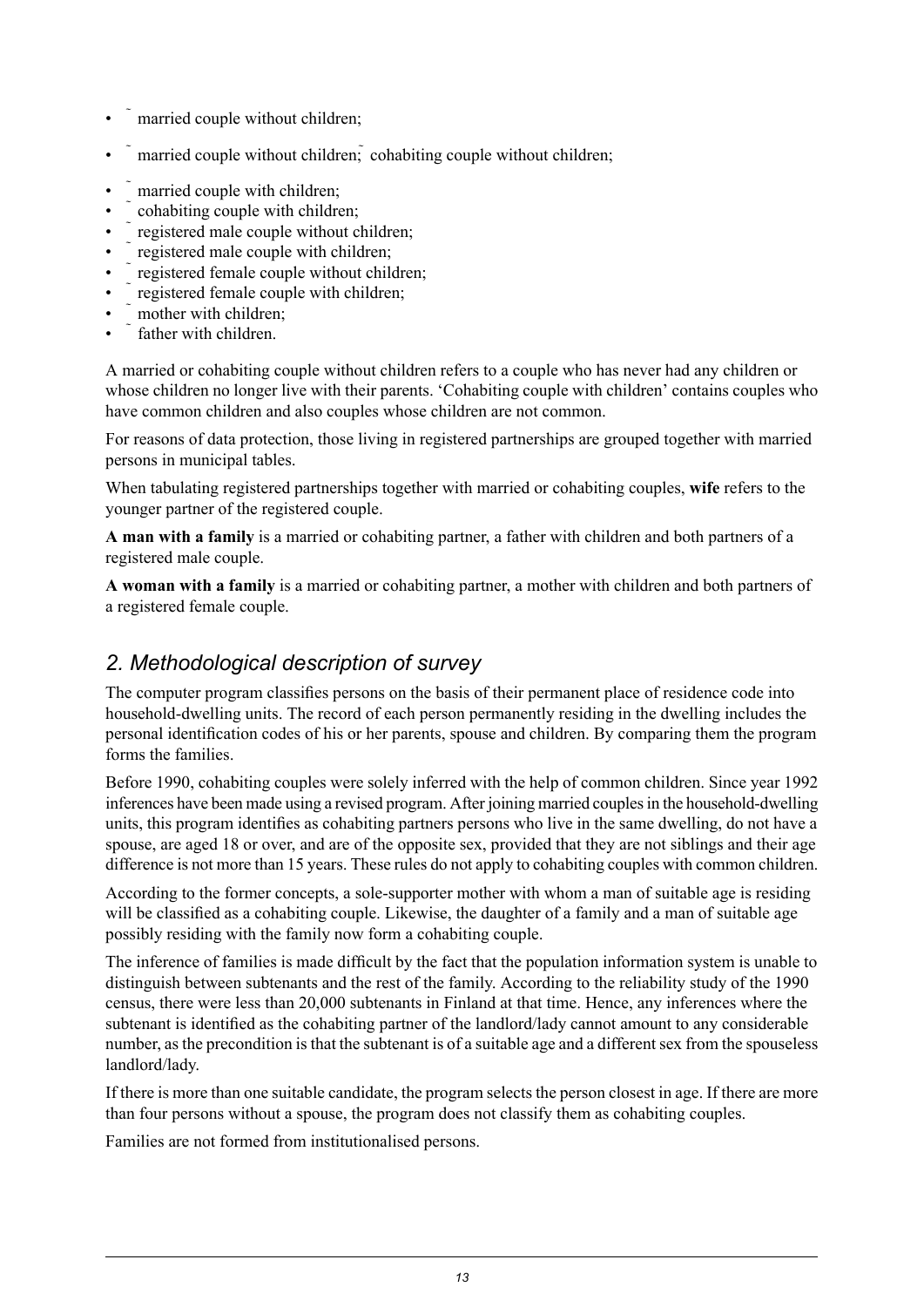### *3. Correctness and accuracy of data*

Family statisticians in Finland are privileged in that they have access to a population information system in which each person has, besides his or her personal identification code, also a domicile code, which tells the dwelling where he or she lives. Family statistics can be compiled from the entire population on an annual basis and quickly without burdening people with costly enquiries. Besides Finland, Denmark is the only other country where this is possible.

The inference of families from the population information system causes problems, mainly in two respects:

1. Only persons who are registered as domiciled in the same dwelling can be linked as a family.

2. Cohabiting couples (marriage-like relationship) will have to be inferred.

1. According to international concept definitions, the family can also be formed on the basis of the official place of residence, as is done in Finland. However, the families where one of the spouses is registered as domiciled in another locality, due to work, for example, will not be entered in the statistics as complete although he or she spends the weekends and vacations with the rest of the family. Likewise, a couple may reside together, although one of them is still registered as domiciled in some other place, with his or her previous spouse, for example.

In Finland the majority of people do, however, live in the place where they are registered as domiciled. In general, the Population Information System of the Population Register Centre can be considered very exhaustive as regards persons. In order that a person obtains a personal identity code, he or she has to be registered in the Population Information System. It is practically impossible to live in Finland without a personal identity code. A personal identity code is needed so that one can work legally, open a bank account, have dealings with authorities and so on. It can be safely assumed that Finland cannot have any substantial numbers of 'moonlighters' who receive their pay in cash for periods of over one year, for example. Staying in Finland for at least one year is the prerequisite for registering into the population of Finland.

After the abolishment of yearly checking of domicile registers in 1989 the Population Information System has been maintained only by notifications of changes to population information. Their correctness is determined by a reliability survey made on the addresses in the Population Information System.

The Population Register Centre charges Statistics Finland with the task of conducting an annual sample survey on correctness of address information. Around 11,000 people are asked whether their address in the Population Information System is correct. In the 2011 survey, the address was correct for 99.0 per cent of the respondents. The non-response of this survey was 15.2 per cent. As regards the non-response, attempts were made to check the addresses from other sources. The address could be ascertained as correct for 93.6 per cent and as incorrect for 3.9 per cent of the persons included in the non-response. The address of 2.5 per cent of the personsin the non-response could not be checked. If we assume that all the unchecked data of persons in the non-response are incorrect, the final proportion of correct addresses would be 98.1 per cent.

In connection with municipal elections, returned notifications of voting sent to foreigners usually reveal around 1,000 persons who have moved from the country without giving notice and are thus still included in the Finnish population. The Population Register Centre removes them from the resident population in the Population Information System before the following turn of the year.

The situation as regard Unlike before, students may now register as domiciled in the locality where they are studying. s the young has improved, thanks to the new Municipality of Residence Act.

2. Inferring a marriage-like relationship from the population information system is more problematic. One alternative is not to enter childless cohabiting couples in the statistics at all and to link cohabiting couples only with the help of common children. But since statistics are supposed to give as truthful a picture of society as possible, we will surely get closer to the truth by inferring cohabiting couples on the basis of a common address than by leaving them out of the statistics altogether.

The program is also bound to infer non-existing cohabiting couples. On the other hand, it does not classify as cohabiting couples persons aged under 18, nor does it classify those whose age difference is over 15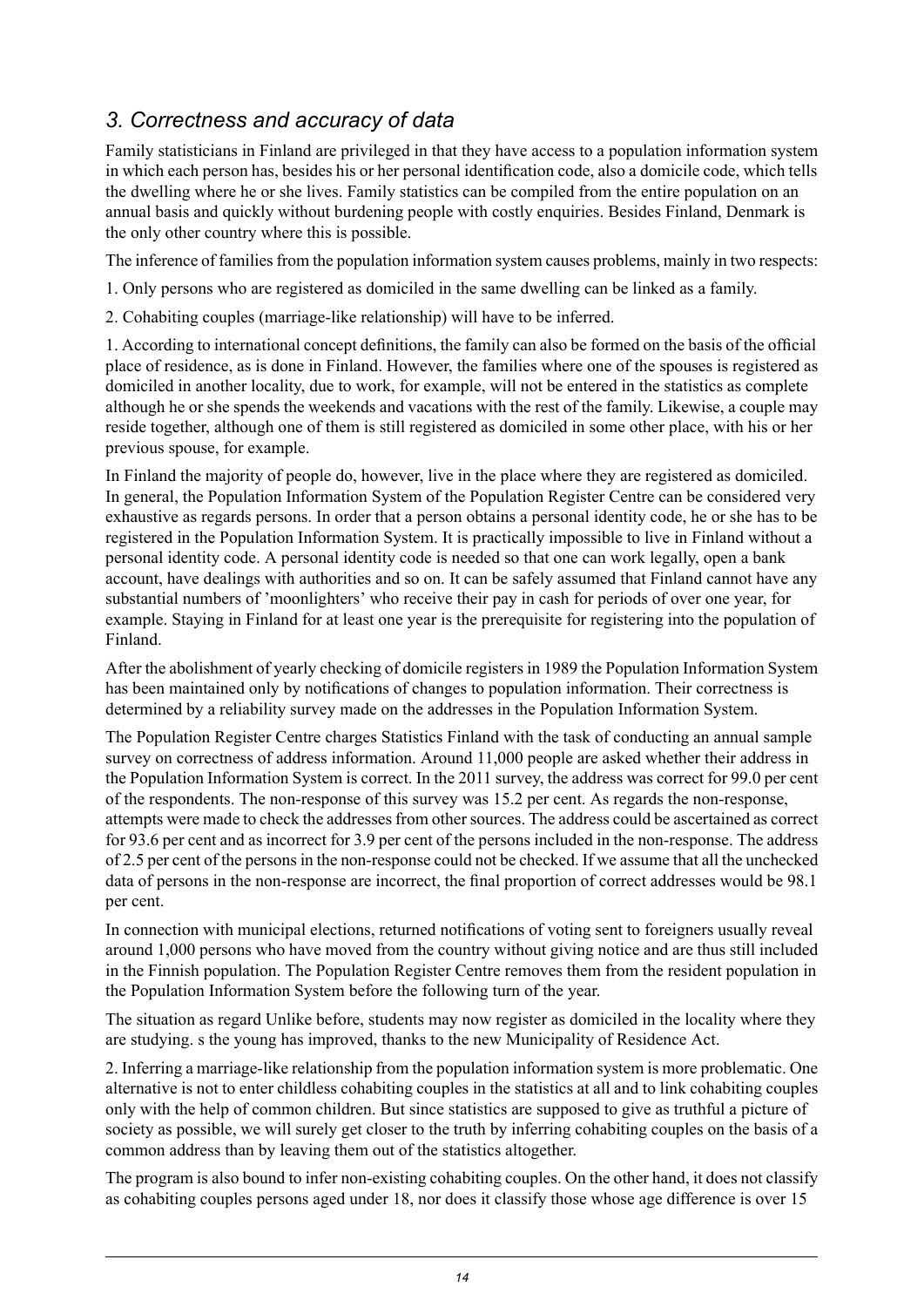years as such. The number of cohabiting couples inferred with the help of the program is, however, very close to the figures obtained by interview surveys conducted before the inference was started.

In 1989 cohabiting couples were obtained by a separate interview survey. The interview focused on persons, not families. The question was only posed to persons whose marital status was 'not married'. On the basis of the sample, it was estimated that there were 372,000 cohabiting persons aged 15-64 in Finland. In the family statistics for the following year 370,000 persons were classified on the basis of their addresses as cohabiting persons aged 18-64. However, some of these persons had the marital status 'married'. According to the samples, the number of cohabiting persons grew at an annual rate of some 20,000 at the end of the 1980s.

By taking into consideration the differences in age limits and the importance of the marital status in the inference of cohabiting couples, it may be observed that, by inference, the number of cohabiting couples is slightly smaller than the real situation measured by samples. The inference of cohabiting couples does, however, convey a good enough picture of the family structure in Finnish society. Hence it helps us to monitor the trend in families and to examine different types of families as larger groups. Certain caution should, however, be exercised in making unit-level inferences on the basis of these couples.

### *4. Timeliness and promptness of published data*

Statistics Finland dates the population at the turn of the year as at the last day of the year. Since 1999 the regional division used has been that of the first day of the following year. Thus the municipalities that unite on the first day of the new year are already combined in the statistics on the last day of the previous year. Where necessary, statistics at the turn of year can also be produced with the municipality division before the unification.

### *5. Accessibility and transparency/clarity of data*

The first family statistics are available from the 1950 and 1960 population censuses. From 1970 onwards population censuses have been conducted every five years. In addition, family data have been published in the years 1977, 1978, 1982, 1984 and 1987. Since 1992 family statistics have been compiled yearly. The Families publication has been produced yearly from 1994.

In the census years data have been combined for families on employment, income, housing, and so on. In other years only demographic data on families are available.

From 1980 to 1989, a yearly review based on a sample of around 10,000 persons was conducted on those living in consensual union in connection with the Labour Force Survey.

From 1870 to 1930 a population census based on person questionnaires was made in major towns every ten years. Some information about household-dwelling units is available from these censuses.

Basic family data are available in electronic form by municipality or with larger regional divisions than municipality in Statistics Finland's free Stat Fin -online service on the Internet at: http://www.stat.fi/tup/tilastotietokannat/index\_en.html

General information and long time series on the families of the whole country can be obtained from the home page of Families at: http://www.stat.fi/til/perh/index\_en.html

The chargeable information service contains more specified information about the families by sub-area of municipality, for example. More information about the service can be found at: http://www.stat.fi/tup/tilastotietokannat/index\_en.html

The Altika statistical service also includes municipality-specific family data from 1980 onwards. More information about Statistics Finland's chargeable services is available at: http://www.stat.fi/tup/tilastotietokannat/index\_en.html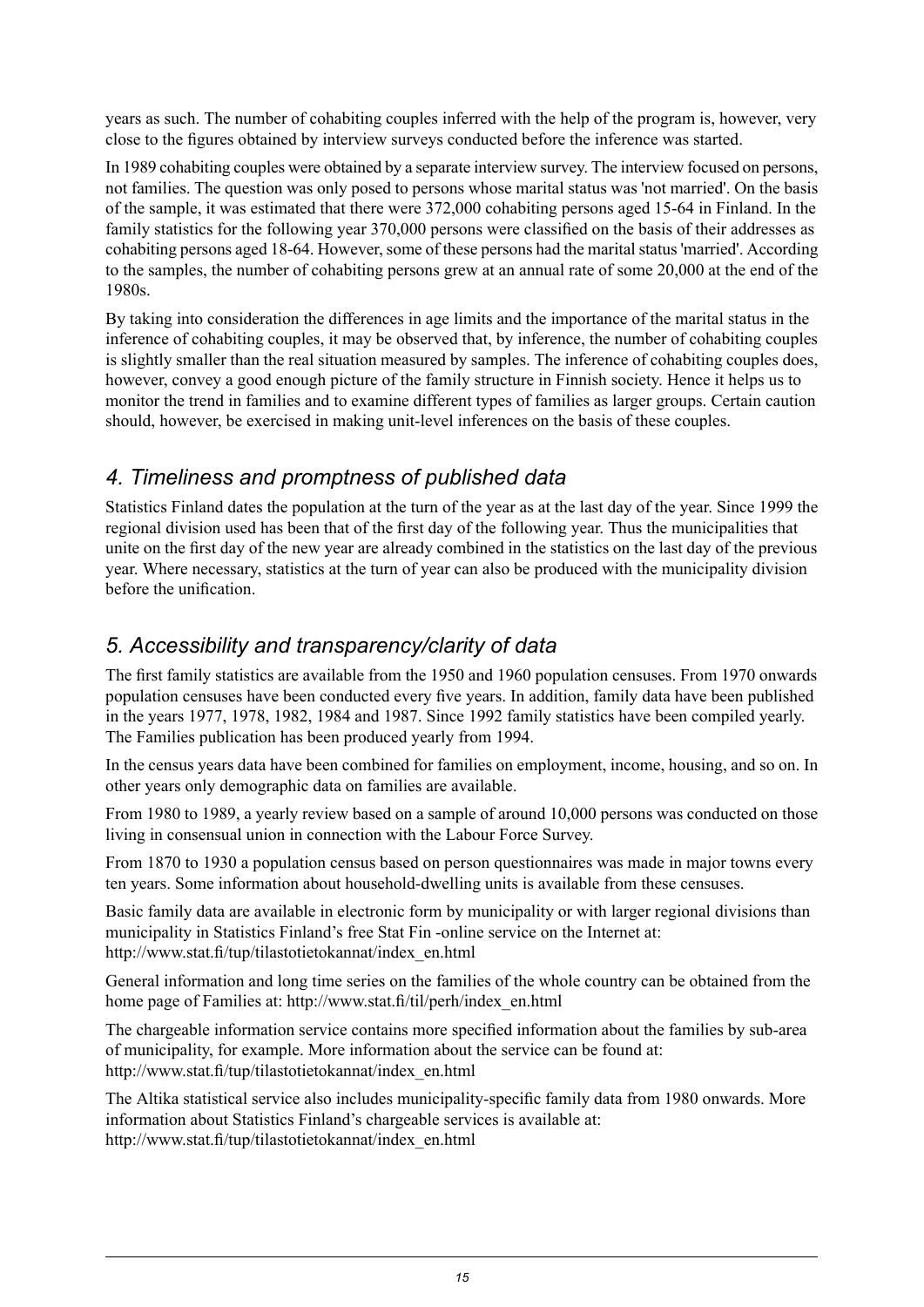### *6. Comparability of statistics*

Family data are not fully comparable before and after 1990, when cohabiting couples were first concluded on the basis of their living together. For the Families publication, family distributions, inclusive of cohabiting couples without common children, were estimated using the sample surveys for the whole country for the years 1960 and 1970. The figures for 1980 and 1985 were extracted from the original data with the new classification. Inclusion of cohabiting couples in the statistics increases the number of families and at the same time decreasesthe number ofsingle supporters, because some of the single supporters are cohabiting with their new spouses.

The fact that the marital status of the person classified with the status of a child has not been limited after 1990 also increases the number of families. Now a divorced person who comes back to live with his or her mother forms a family with the mother, while earlier the mother and the child were recorded as being outside the family population.

### *7. Coherence and consistency/uniformity*

The figures of demographic family statistics differ somewhat from the family figures of population censuses. In these census statistics the concept is household-dwelling population, whereby the families whose dwellings do not fulfil the criteria for a dwelling are excluded from statistic on family.